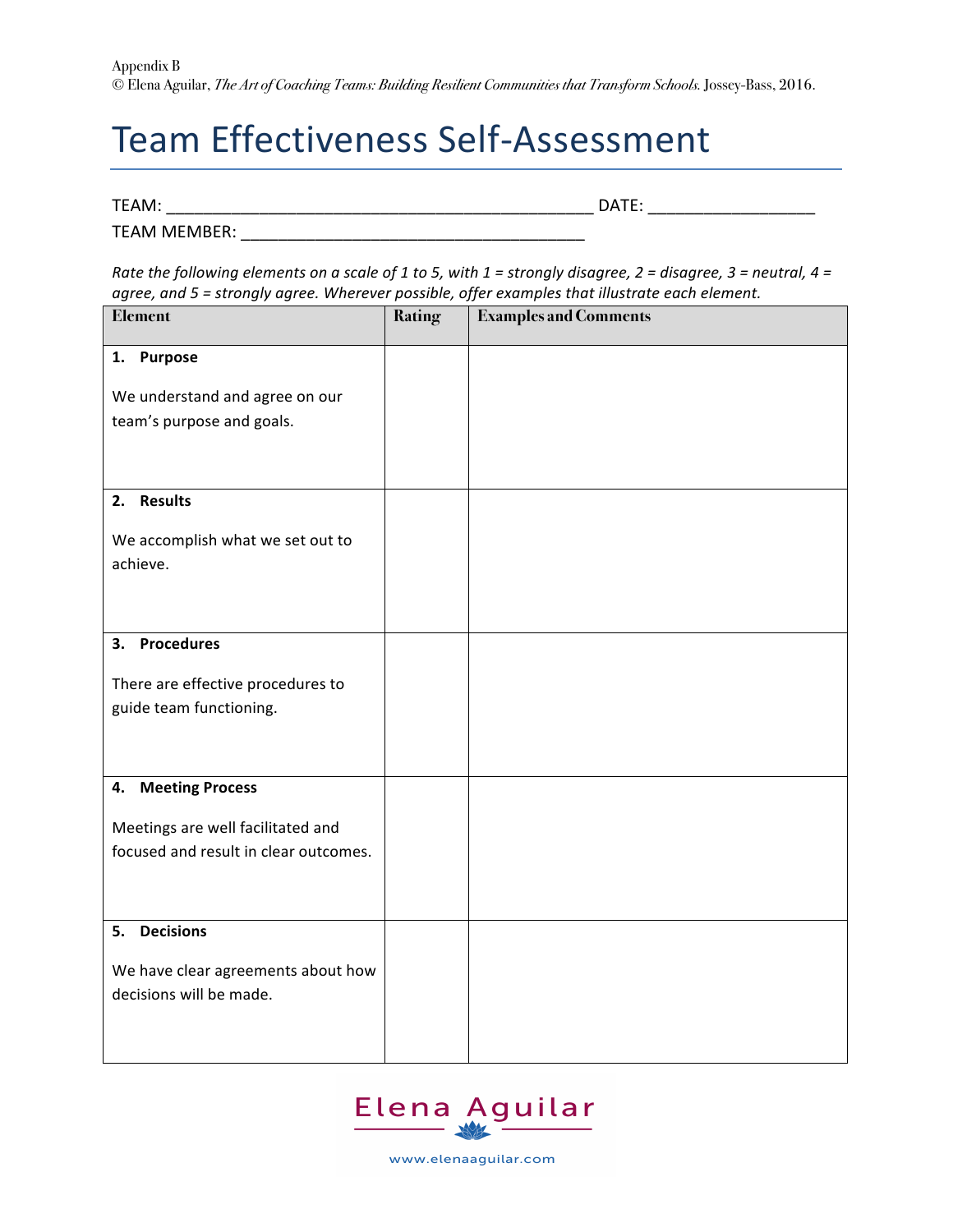Appendix B © Elena Aguilar, *The Art of Coaching Teams: Building Resilient Communities that Transform Schools.* Jossey-Bass, 2016.

| 6. Commitment                                                                                                       |  |  |
|---------------------------------------------------------------------------------------------------------------------|--|--|
| Team members buy into decisions<br>without hidden reservations or<br>hesitation; actions reflect our<br>commitment. |  |  |
| 7. Member Contributions                                                                                             |  |  |
| Member contributions (ideas or<br>information) are recognized and<br>utilized. Different styles are<br>embraced.    |  |  |
| <b>Creativity</b><br>8.                                                                                             |  |  |
| We experiment with different ways of<br>doing things and are creative in our<br>approach.                           |  |  |
| 9. Collaboration                                                                                                    |  |  |
| Team members share our experience<br>and expertise in ways that enhance<br>team productivity and development.       |  |  |
| 10. Respect                                                                                                         |  |  |
| I feel valued as an individual member<br>in this group. People treat all<br>individuals with respect.               |  |  |



www.elenaaguilar.com